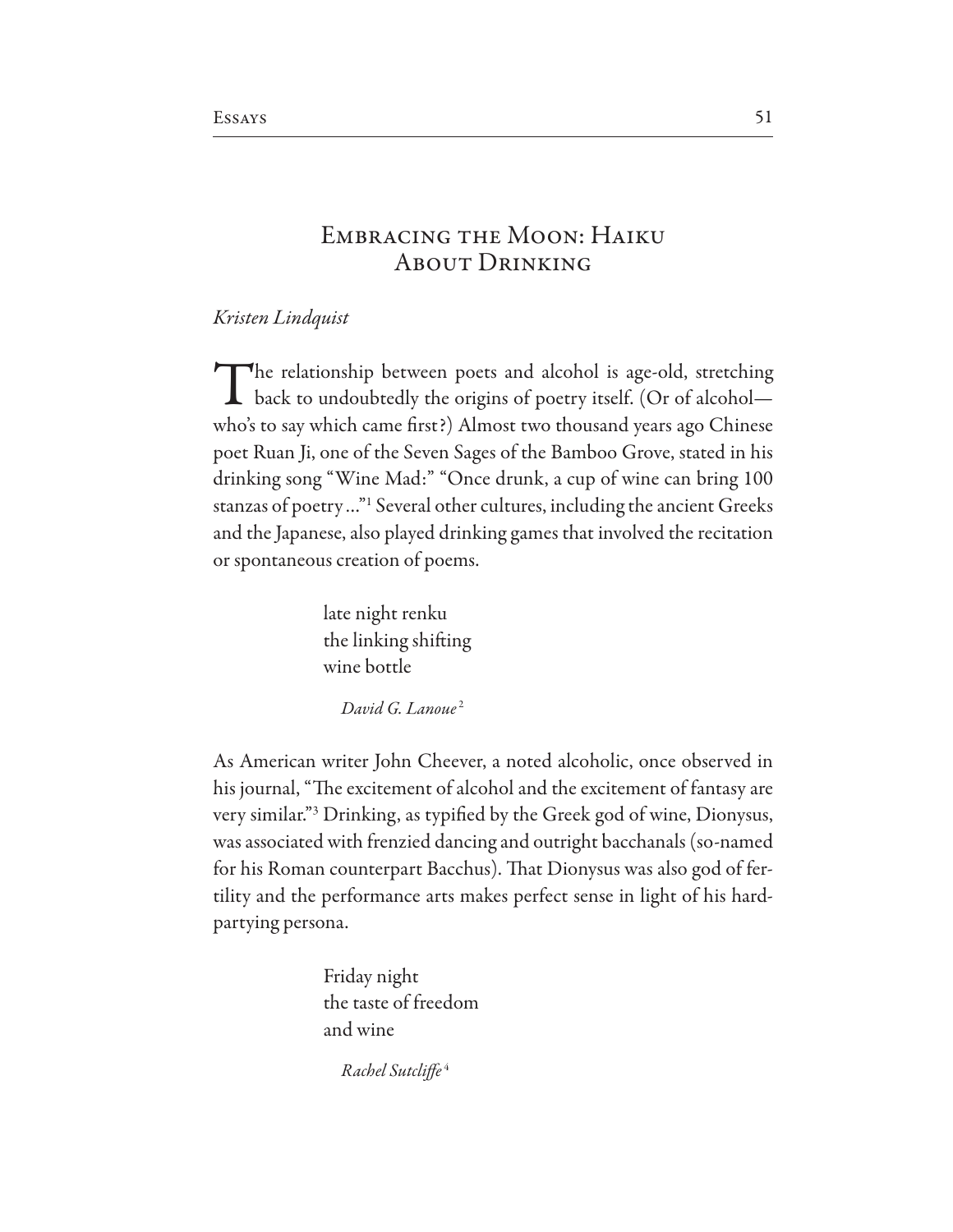In his article "Creativity and Alcoholism," Dr. Albert Rothenberg cites the writer's seeming need to use alcohol to "bring out exhibitionism, increase sociability, encourage fantasy, bolster self-confidence, ease loneliness, or most simply, to relax after a long day of hard concentration."<sup>5</sup> Indeed, poet Robert Lowell once said of his creative process, "Nothing was written drunk, at least nothing was perfected and finished, but I have looked forward to whatever one gets from drinking, a stirring and blurring." $6$ 

> moon viewing i drink more sake... still no poem

> > Angelee Deodhar<sup>7</sup>

And yet, this quest for a more creative state of mind has its (sometime literal) downsides. Inebriation is not pretty. Too much alcohol can lead to stumbling, slurring, vomiting, black-outs—even death, as in the apocryphal story of legendary Chinese poet Li Bai, who was said to have drowned when he drunkenly tried to embrace the moon in a river. There's "blurring" and then there's blotto.

| full of saké                | heading home drunk     |
|-----------------------------|------------------------|
| stumbling                   | the full moon          |
| upon stars                  | all over the place     |
| Philip Rowland <sup>8</sup> | Rob Scott <sup>9</sup> |

With all this in mind, I became curious to explore how the act of drinking has been portrayed by (mostly contemporary, mostly English-language) haiku poets. Within the terse constraints of the form, haiku poets have successfully conveyed a respectively wide range of their experiences, as well as mirroring the full range of societal attitudes toward alcohol as a legal drug. The moments that emerge as poems reflect the full spectrum of pleasure and pain associated with the intoxicated mind—and that's without even delving into two additional, associated aspects also wellrepresented in haiku: the hangover and AA.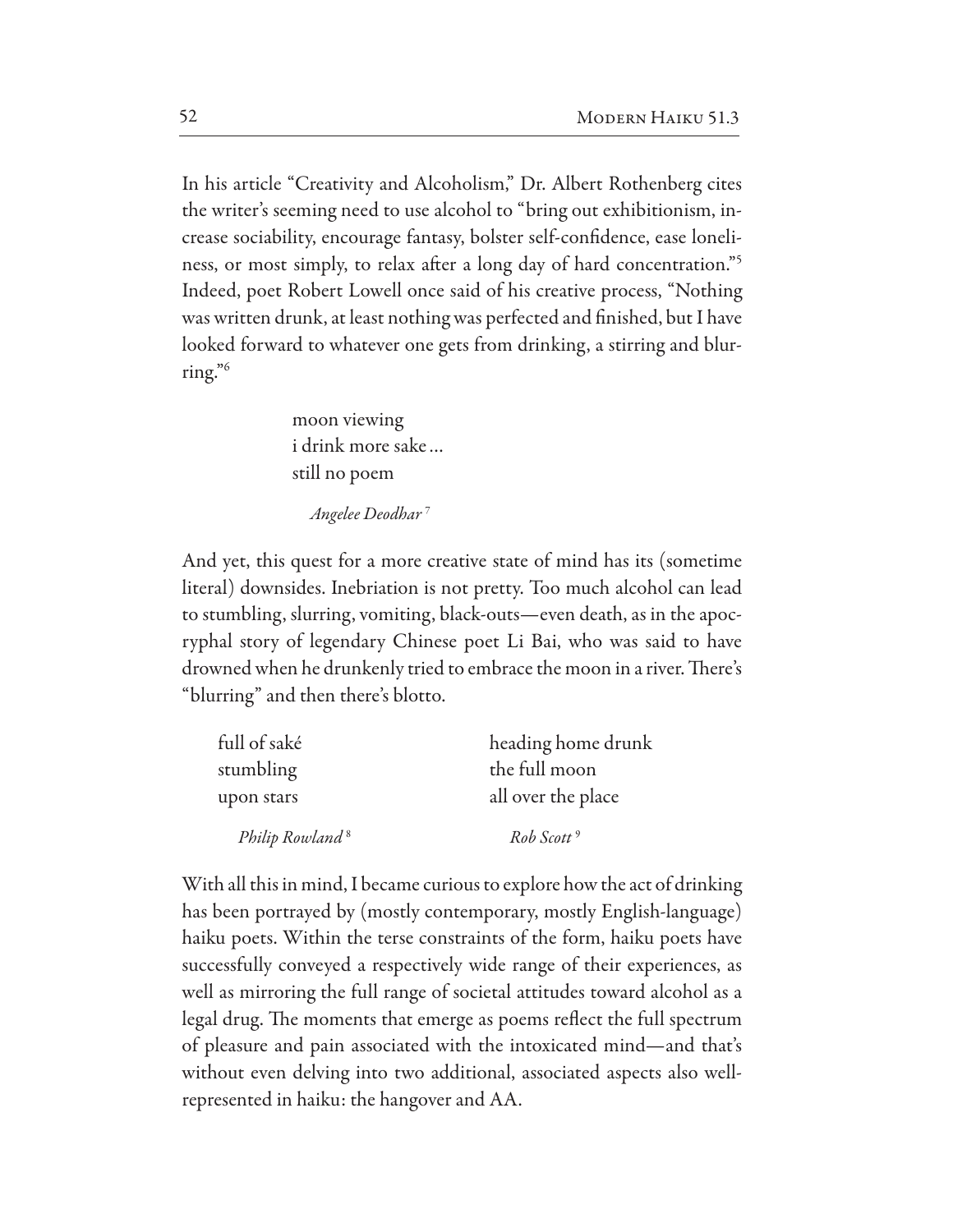By their very existence, tipsy haiku paradoxically exemplify the creative process by which "whatever one gets from drinking" is transformed by the sober mind into cogent poetry. The shifting reality experienced while under the influence has shown the poet a new angle or more creative way of seeing the world around them (if they're able to remember it the next day). These misperceptions may generate poetic moments of synesthesia, for example, that have been characteristic of fresh haiku since the time of Bashō.

| pleasantly drunk         | another whiskey             |
|--------------------------|-----------------------------|
| fireflies come out       | even the trophy trout       |
| of the moon              | swims                       |
| Jim Kacian <sup>10</sup> | Jeffrey Winke <sup>11</sup> |

As a precocious teenager, nineteenth-century French poet (and notorious absinthe drinker) Arthur Rimbaud declared, "The Poet makes himself a seer by a long, gigantic and rational derangement of all the senses"—presumably "rationally" deranging the senses through the choice to intoxicate oneself with drugs and/or alcohol.<sup>12</sup> For the poet, alcohol thus provides an accessible, legal means to that gigantic derangement. A new vision, as exemplified by a good poem, can arise only from that altered state. One can make a direct connection between the euphemism "getting lit" to the illuminating spark of inspiration. As critic David Orr puts it: "The drunken poet, according to this view, isn't merely drunk in the way a lawyer might be drunk, or an orthopedic surgeon, or even just a sad, anxious person. No, the poet has made a sacrifice. He is drunk for  $art.^{"13}$ 

And what art it is. Alcohol can be a welcome influence on an art form like haiku that celebrates sensual experience, especially a "deranged" one. Boozy haiku engage all five senses. From color to bouquet to the clink of glasses, haiku poets are attuned to these finer details of drinking. The question remains as to whether this heightened perception is due to alcohol having sharpened the senses, to the workings of the well-trained haiku mind, or both.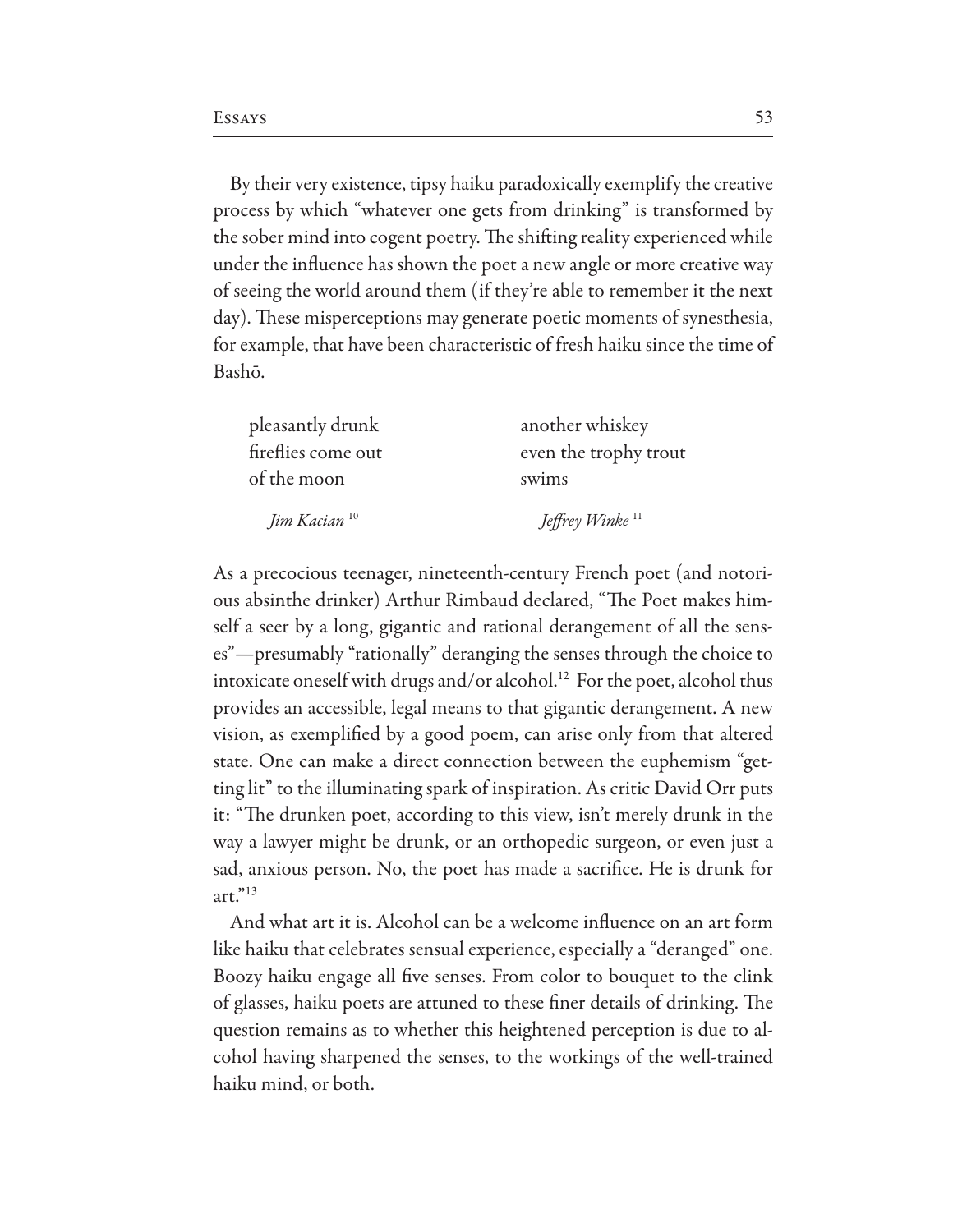| ring of wine glasses          | two to tango                 |
|-------------------------------|------------------------------|
| now we have involved          | the sound of whiskey         |
| all five senses               | on his breath                |
| Adelaide McLeod <sup>14</sup> | Martha Magenta <sup>15</sup> |
| homemade wine                 | sakura                       |
| she bottles all the colours   | the taste of chilled wine    |
| of autumn                     | from a clay cup              |
| Lucy Whitehead <sup>16</sup>  | Lorin Ford <sup>17</sup>     |

As expected, sake, of course, is enjoyed by many haiku poets. Rice wine was the alcohol that Bashō, Buson, and Issa drank, so it thus seems ideally suited for contemporary poets to channel the old masters by drinking it themselves and incorporating it into their haiku. If not in conscious homage to Bashō et al, the act at least reinforces a connection to the East Asian origins of the poetic form. In this way, sake goes with writing poetry, watching the moon, and even a few Zen-like moments.

| After a few drinks     | sake bottle -                       |
|------------------------|-------------------------------------|
| of the heated sake $-$ | practicing                          |
| the floating world     | "emptiness"                         |
| Tom Tico <sup>18</sup> | Stanford M. Forrester <sup>19</sup> |

Wine seems to be haiku poets' drink of choice overall, maybe because, as one-syllable alcohols go, something about it seems more poetic than beer or rum. Particular wines carry their own connotations: white wine conveys a sense of clarity, coolness, and summer sophistication; red wine is more serious, aligned with autumn leaves, dusk, and warmth; dandelion and fruit wines often spark feelings of nostalgia or the pleasures of rural life.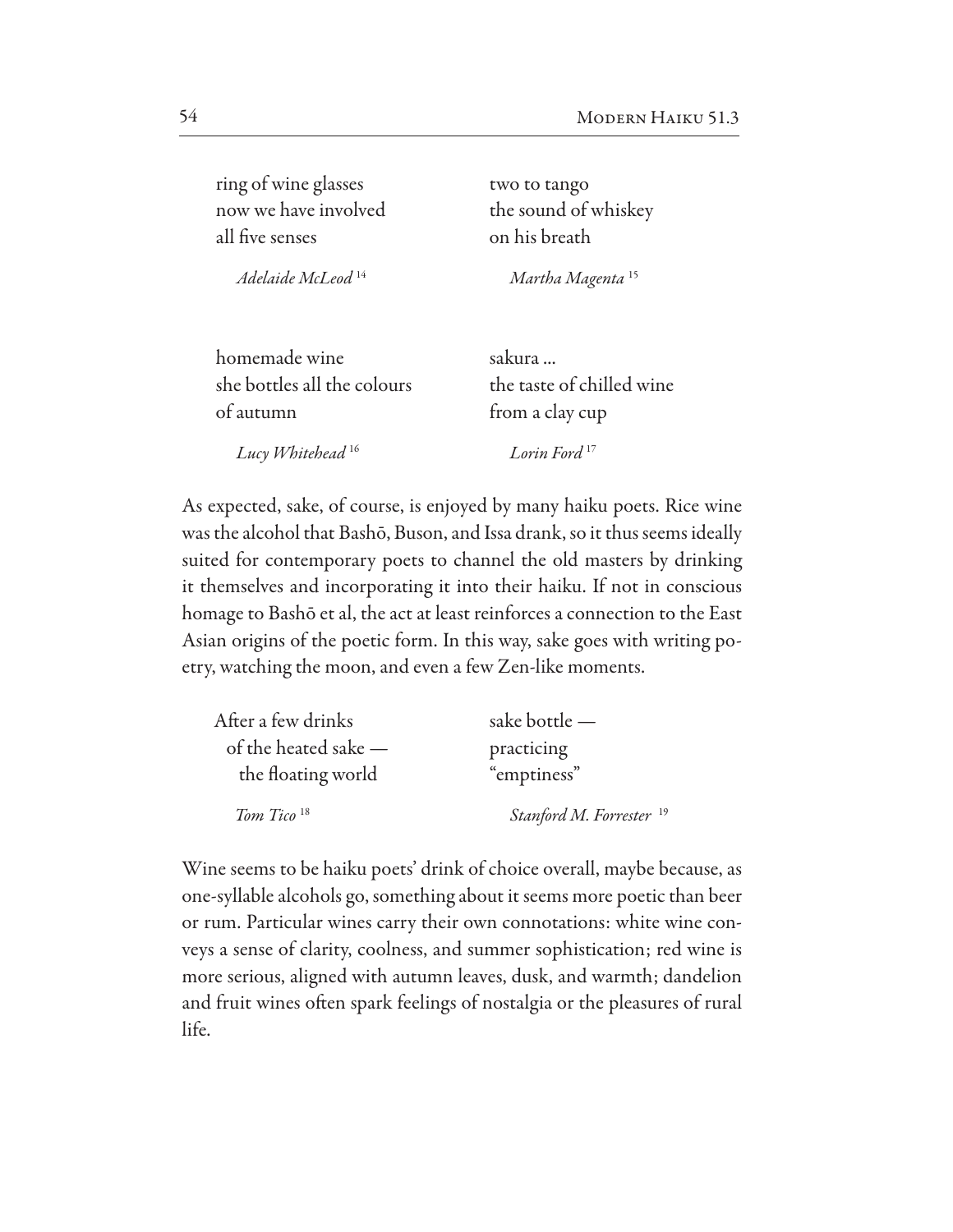a chilled white wine red wine spills fireflies night

sparkling in the slow dusk at the crack in the curtains

*Adelaide B. Shaw* 20 *Maurice Tasnier* <sup>21</sup>

dandelion wine the grandfather retells his story

*Brenda Roberts* <sup>22</sup>

Ernest Hemingway once wrote in a letter to his Russian translator, "Do you drink?... What else can change your ideas and make them run on a different plane like whiskey?" Whiskey haiku imply a more hardcore style of drinking, sometimes with cigarettes, often at a dive bar or a rugged, outdoor setting that heavy-drinking Hemingway would have approved.

| campfire                  | whiskey over ice           |
|---------------------------|----------------------------|
| the warm glow             | the bite                   |
| of straight whisky        | of her kiss                |
| John Soules <sup>24</sup> | Scott Larson <sup>25</sup> |

Beer, like whiskey, seems more blue-collar in nature. However, while whiskey burns, a cold beer offers relief. In his seasonal almanac Haiku World, William J. Higginson includes beer as a summer kigo. This makes sense, as cracking open a cold one is a particular pleasure on a hot day. He offers as an example the beer haiku by Jim Kacian that I include below. (Whiskey drinking, according to Higginson, is a year-round activity.)

> fishing through the ice for a beer

> > *Jim Kacian* 27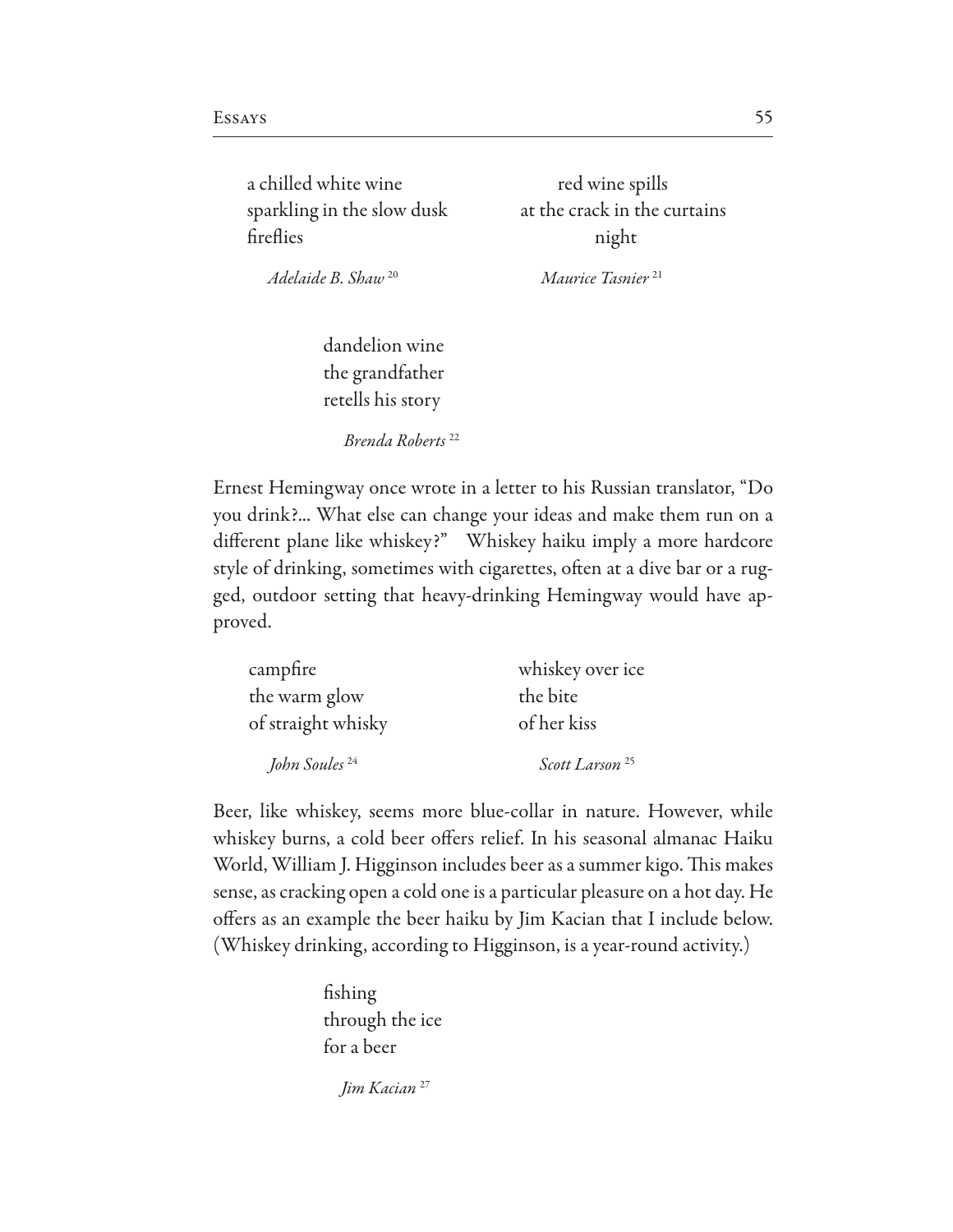Cocktails belong to parties, with the clink of ice a notable component. Rum conjures the tropics and summer heat. Gin is clear, cool, often associated with rain. Tequila's a little wilder, linked with the sun; vodka, cold, its water-like clarity easy to hide. Interestingly, as best as I could tell, the distilled spirits were not as prevalent in this most distilled form of poetry as I might have expected.

| a rum punch                    | polar vortex                         |
|--------------------------------|--------------------------------------|
| and the swaying palms          | another shot                         |
| sultry night                   | of vodka                             |
| Kristy Karkow <sup>28</sup>    | Christopher Patchel <sup>29</sup>    |
| orange nightgown               | she asks                             |
| on the floor $-$               | how I take my gin                    |
| tequila sunrise                | winter rain                          |
| Kristin Reynolds <sup>30</sup> | Peter Joseph Gloviczki <sup>31</sup> |

For many haijin, savoring a drink alone is a simple pleasure of life, often accompanied by other accoutrements of solitary indulgence: a book and perhaps an edible treat.

| A book of poems,          | chocolate                             |
|---------------------------|---------------------------------------|
| rum and $\csc -$          | between sips of red wine              |
| rainy night.              | winter evening                        |
| Bob Carlton <sup>32</sup> | Sandra Mooney-Ellerbeck <sup>33</sup> |

The levels of drinking activity expressed in haiku run the gamut from "a little drunk" or "tipsy" or "pleasantly drunk" to "very drunk." That selfreferential line gives the reader an immediate frame of reference for whatever craziness might happen in the next two lines. Depending on what state of inebriation they are in, a drinker may feel depressed; alcohol is a depressant, after all. Or they may go a little wild. As noted, drunkenness loosens social inhibitions, freeing one up to cut loose and misbehave in ways that potentially cause shame or regret upon sobering up.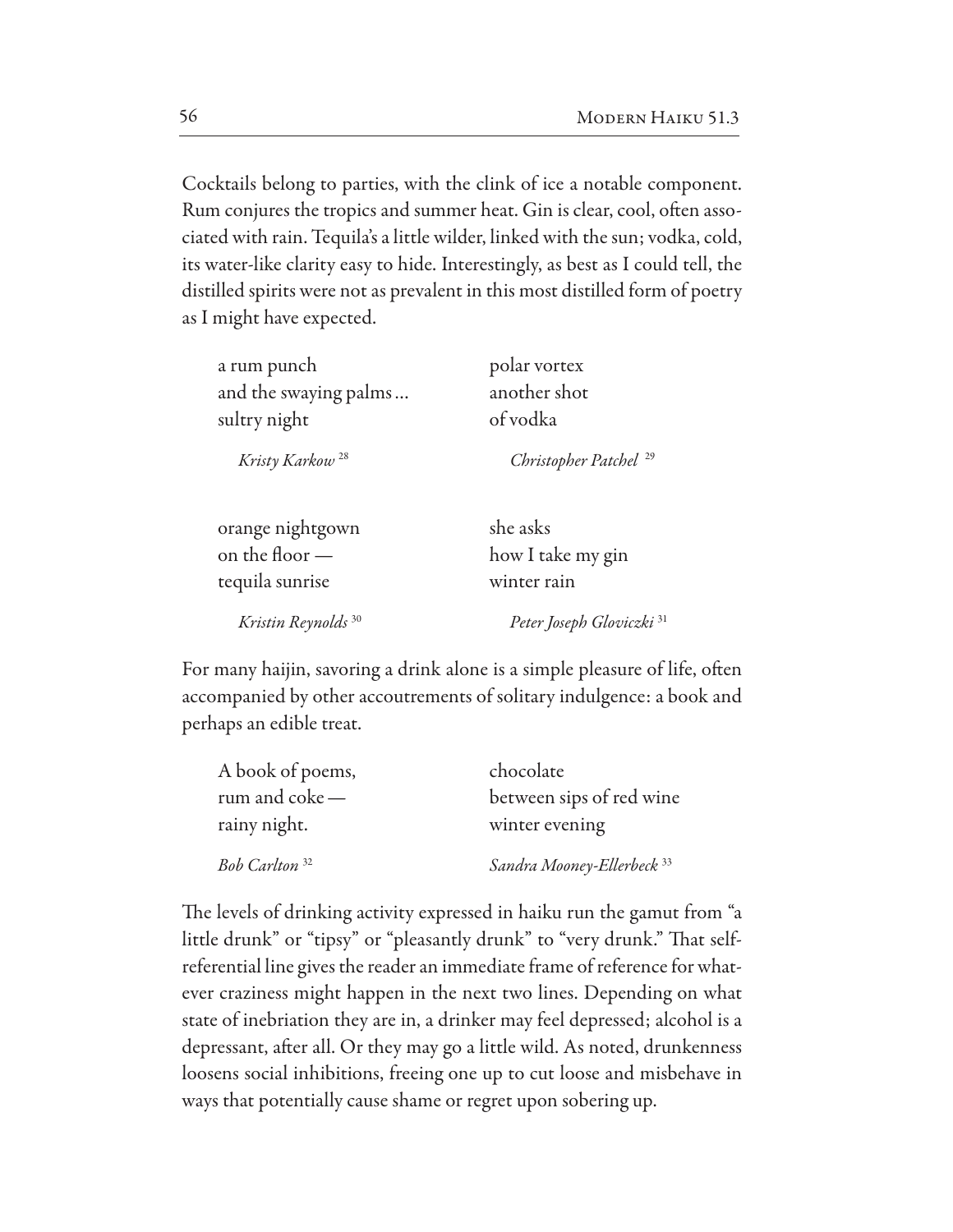Stylistically, these unexpected behaviors work well to rhetorically generate that feeling of surprise often effected by a haiku's juxtaposed images. The haiku (or more probably, senryu) may elicit a wry, empathetic smile on the reader's face. Other pieces written by known alcoholic poets, such as Jack Kerouac or Taneda Santoka, evoke a certain retrospective pathos.

| fourth glass of wine            | After New Year's           |
|---------------------------------|----------------------------|
| slurring                        | Sake cups                  |
| my excuses                      | In the fish tank           |
| Claudette Russell <sup>34</sup> | Miriam Sagan <sup>35</sup> |

drunk again my reflection fills the toilet bowl

Ed Markowski<sup>36</sup>

This bad behavior is not always our own. The usual tropes, the town drunk and the drunken priest, make regular appearances in the haiku village. Town drunks and winos often play the role of the archetypal fool, behaving in ways that defy societal norms. They may unwittingly say or do something profound, or at least poetic, in their inebriation. On the other hand, the inclusion of a drunken priest is often meant to highlight the irony of the situation.

| The drunk                     | arms balancing            |
|-------------------------------|---------------------------|
| lets the butterfly            | wino steps carefully over |
| lead the way                  | his demons                |
| Alan Pizzarelli <sup>37</sup> | W.S. Apted 38             |

One drinks alone, in pairs, or in the company of many others at a party, over dinner, or at a bar. Drinking alone is often burdened with connotations of loneliness, depression, sadness, or self-pity: consider the common image of the man hunched over his drink at a bar, "drowning his sorrows." The drink itself becomes one's only companion and comfort. Imbibing with others is more often a convivial activity, as at the televi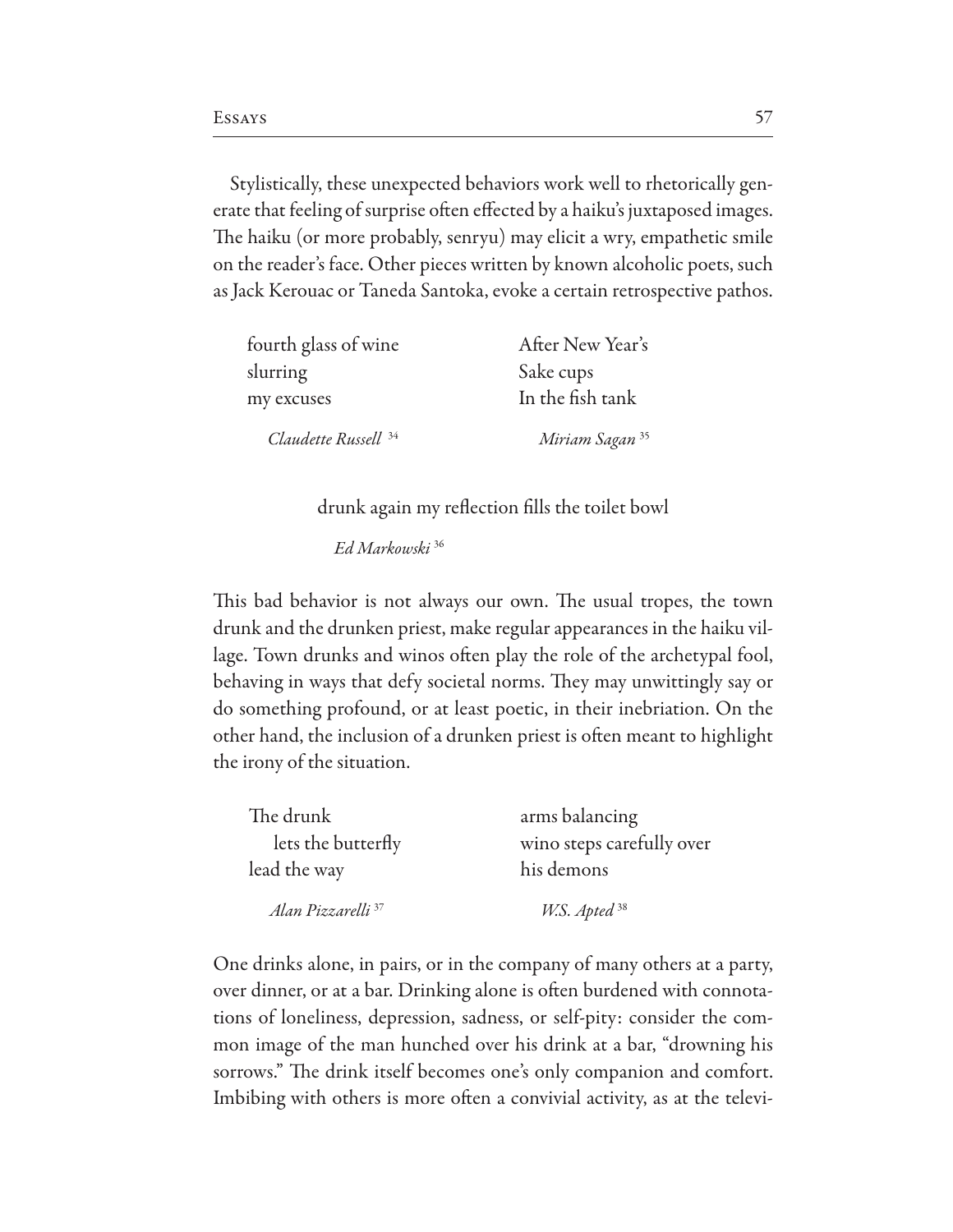sion bar *Cheers* where everyone knows your name. We make toasts and clink glasses as a way to celebrate together. Liquor loosens tongues, in vino veritas—and a night out fueled by alcohol often involves storytelling, confessions, and seductions.

| whiskey i sip it till it loves me<br>Jim Kacian <sup>39</sup> | nightfall<br>in the wine cup<br>an old friend's face                    |
|---------------------------------------------------------------|-------------------------------------------------------------------------|
|                                                               | Penny Harter <sup>40</sup>                                              |
| February thaw $-$<br>a few sips of wine<br>loosen her tongue  | sitting alone at the bar<br>with others sitting alone<br>spring drizzle |
| Cathy Drinkwater Better <sup>41</sup>                         | Stephen A. Peters <sup>42</sup>                                         |

Haiku poets seem to find quite a few bugs in their booze, perhaps channeling Issa and his amicable relationship with insects. That these insects are frequently juxtaposed with hot weather indicates that the poet is often drinking outside. The human drinker seems to most readily identify with the behavior of a bee intoxicated by nectar. And as with the old joke about the fly in one's soup doing the backstroke (did this originate from one of Issa's haiku, below?), these haiku are often playful.

| in a sake bowl      | a gnat floats in the glass of gin the heat |  |
|---------------------|--------------------------------------------|--|
| a flea              | Marlene Mountain <sup>44</sup>             |  |
| swimming! swimming! |                                            |  |
|                     |                                            |  |

Kobayashi Issa 43

Other, more abstract entities find their way into bottles or wine glasses, as well: light, music, stories, memories. Again, the influence of the alcohol may be to blame for these poetically filled glasses, or it may be the way haiku poets have trained themselves to look at the world. Also considered is what's not in the bottle, which sets up the irresistible punning pivot (found in several haiku I came across in my survey) of "half drunk."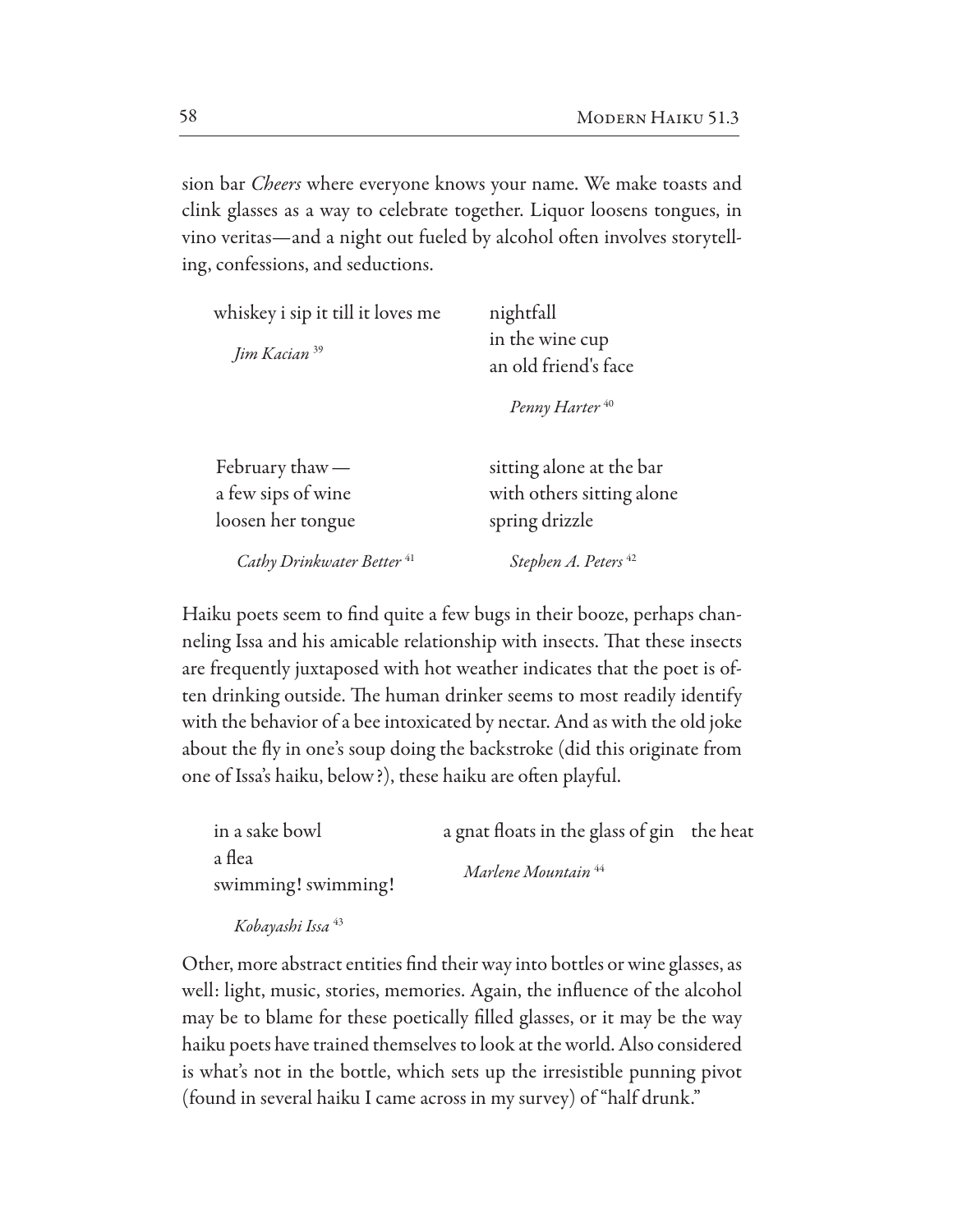| in silence                   | long summer                |
|------------------------------|----------------------------|
| firelight fills              | the whiskey glass full     |
| two wine glasses             | of midnights               |
| Mark E. Brager <sup>45</sup> | Tom Drescher <sup>46</sup> |

Psychologist Carl Jung once rifed on the word 'spirits:' "You see, 'alcohol' in Latin is *spiritus*, and one uses the same word for the highest religious experience as well as for the most depraving poison..." $47$  So in drinking, the poet may hope, consciously or not, to tap into some form of higher spirit, something larger than the self, perhaps even mystical, that rearranges their perceptions of the world.

Perhaps this is why so many haiku poets drink with the moon in one way or another: as a poetic image, the moon's shining presence possesses mystical and bewitching qualities similar to those of alcohol. This alliance between moon and booze had an early start; in times past, sake was a requisite accompaniment of moon-viewing parties. And certainly, more drinking happens after dark when the moon is most visible and apparent.

Throughout the long history of the form, haiku poets have been inspired by the moon more than any other aspect of the natural world. The moon inspires many an illuminating, well-rounded metaphor. (Surprisingly, though, not a lot of moonshine is drunk in haiku.) Whatever the reason, every haiku poet's best friend, the moon, is easily, and perhaps naturally, also their most consistent drinking buddy. We could do worse.

| drinking sake           |
|-------------------------|
| without flowers or moon |
| one is alone            |

drunk: the moon is staggering

*Matsuo Bash*ō *Matthias Korn* 

sake with friends summer evening three drunkards are tipsy too!

the moon and my shadow the palm tree and the moon

*Doug D'Elia* 50 *Karma Tenzing Wangchuk* 51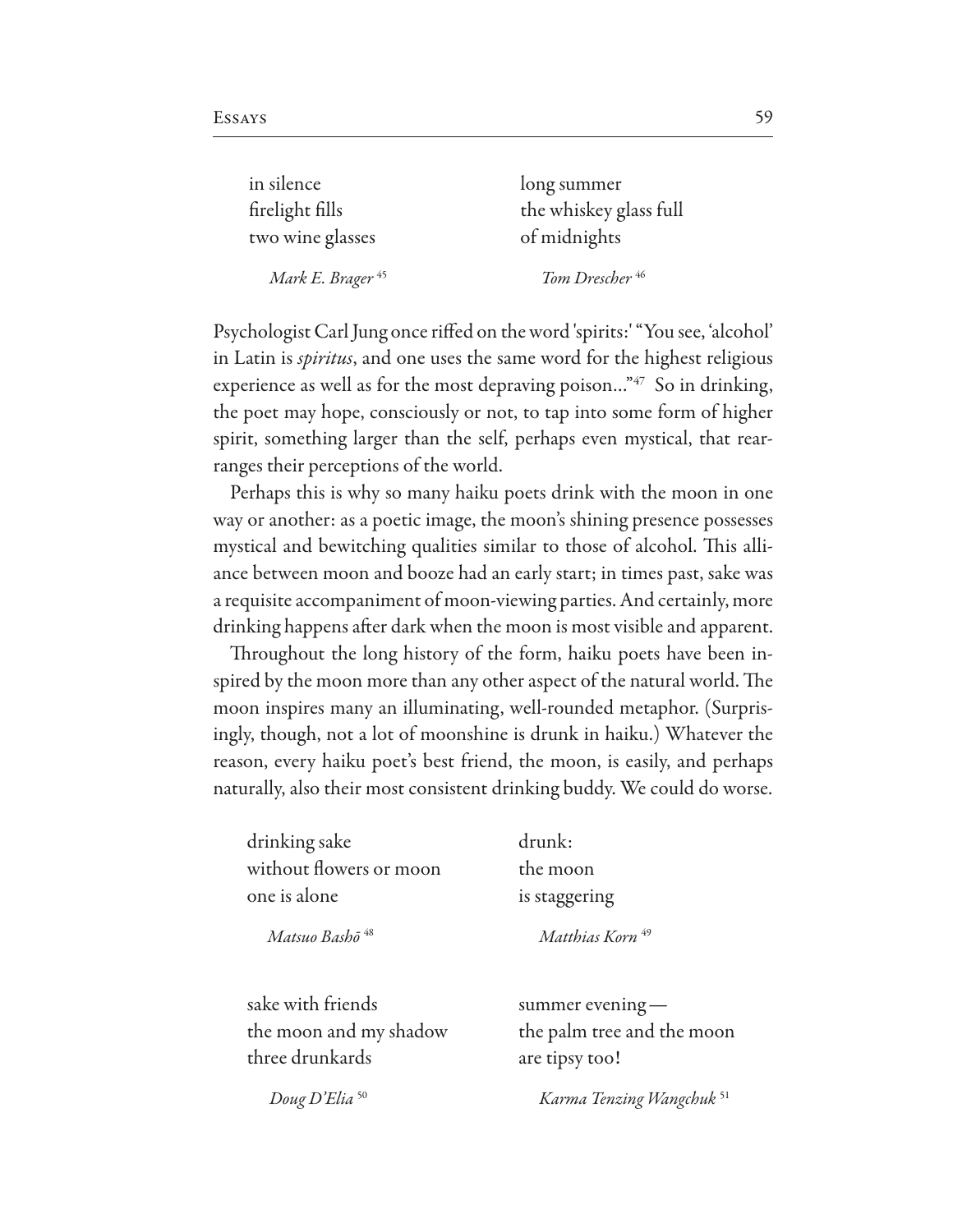## **NOTES**

1 Morrison, Blake. "Why do writers drink?" The Guardian. July 20, 2013. Online at https://www.theguardian.com/books/2013/jul/20/why-do-writers-drink-alcohol. Accessed 3/18/20.

2 Modern Haiku 51.1 (2020), 53.

3 Morrison, ibid.

4 Notes from the Gean 18 (April 2013), 12.

5 Rothenberg, Albert. "Creativity and Alcoholism." Psychology Today (web), Dec.

6, 2017. Online at https://www.psychologytoday.com/us/blog/creative-explorations/201712/creativity-and-alcoholism. Accessed 3/18/20

6 Hamilton, Ian. Robert Lowell: A Biography. New York: Harper and Row, 1983.

7 Brass Bell (October 2014).

8 Rowland, Philip. Together Still. United Kingdom: Hub Editions, 2004.

9 A Hundred Gourds 4.1 (December 2014).

10 Kacian, Jim et al., eds. Big Sky. Winchester, Va.: Red Moon Press, 2006), 46.

11 *Frogpond* 9:4 (November 1986), 27.

12 Orr, David. "What Charles Bukowski's Glamorous Displays of Alcoholism Left Out." *The New York Times*, Feb. 20, 2019. Online at https://www.nytimes. com/2019/02/20/books/review/charles-bukowski-on-drinking.html. Accessed  $3/18/20$ 

13 ibid.

14 McLeod, Adelaide. Dipping the Moon. Coffee Table Books, 2004.

15 FemkuMag 10 (March 2019).

16 Asahi Haikuist Network Nov. 16, 2018.

17 2nd Vancouver Cherry Blossom Festival Contest (2007), Sakura Award.

18 Modern Haiku 21:1 (1990). 27.

19 Modern Haiku 37:1 (2006), 14.

20 Ambrosia 4 (2009), 32.

21 Modern Haiku 31:2 (2000), 9.

22 Shiki Internet Kukai, May 2007.

23 Morrison, ibid.

24 Modern Haiku 51.1 (2020), 88.

25 The Heron's Nest 14:4 (2012).

26 Higginson, William, J. Haiku World: An International Poetry Almanac. New